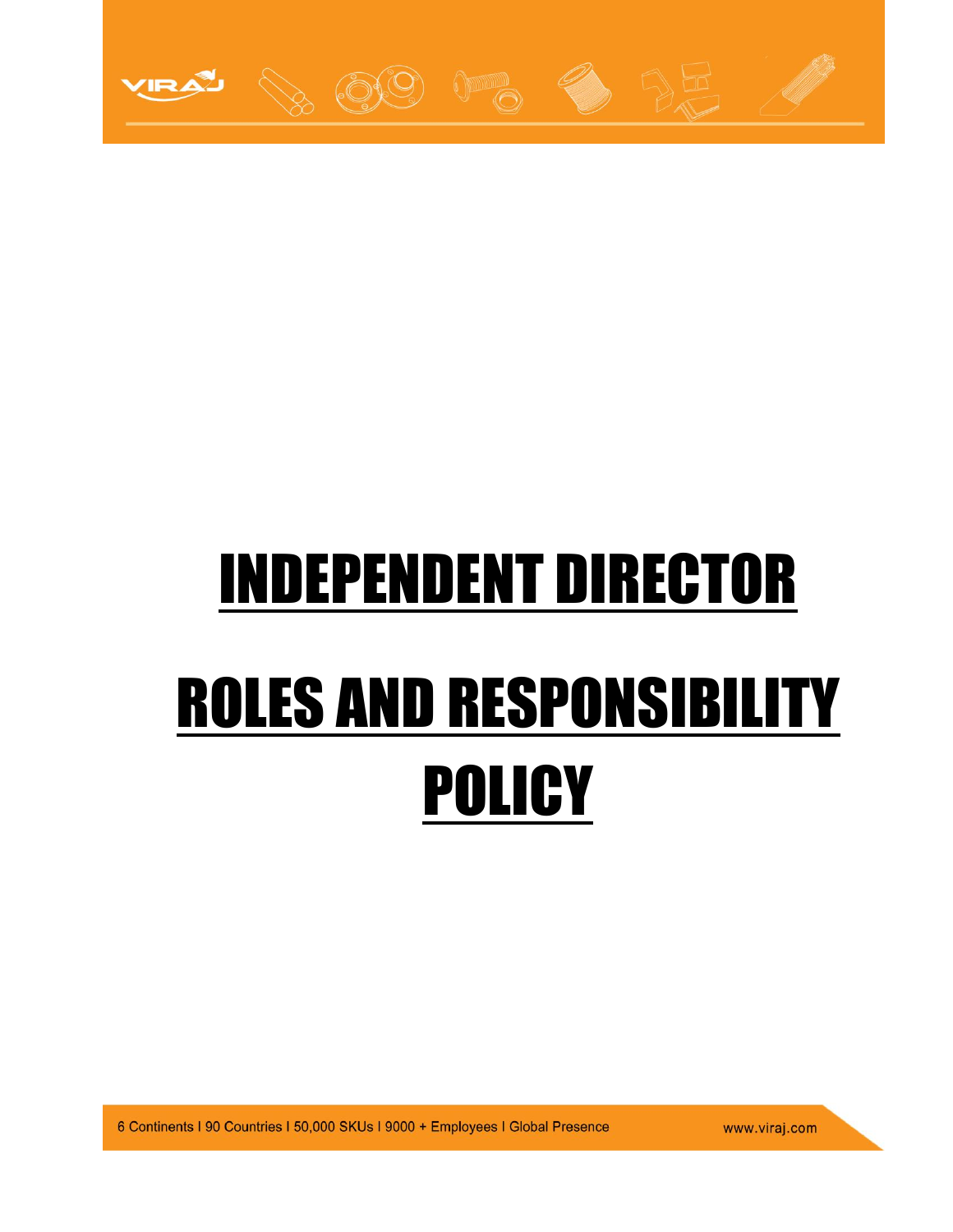## **ROLE & RESPONSIBILITIES OF INDEPENDENT DIRECTOR ( As per Section 149 (8) & Schedule IV Companies Act,2013)**

## **Role and functions:**

The independent directors shall:

(1) help in bringing an independent judgment to bear on the Board's deliberations especially on issues of strategy, performance, risk management, resources, key appointments and standards of conduct;

(2) bring an objective view in the evaluation of the performance of board and management;

(3) scrutinize the performance of management in meeting agreed goals and objectives and monitor the reporting of performance;

(4) satisfy themselves on the integrity of financial information and that financial controls and the systems of risk management are robust and defensible;

(5) safeguard the interests of all stakeholders, particularly the minority shareholders;

(6) balance the conflicting interest of the stakeholders;

(7) determine appropriate levels of remuneration of executive directors, key managerial personnel and senior management and have a prime role in appointing and where necessary recommend removal of executive directors, key managerial personnel and senior management;

(8) moderate and arbitrate in the interest of the company as a whole, in situations of conflict between management and shareholder's interest.

## **Duties and Responsibilities:**

The independent directors shall—

(1) undertake appropriate induction and regularly update and refresh their skills, knowledge and familiarity with the company;

(2) seek appropriate clarification or amplification of information and, where necessary, take and follow appropriate professional advice and opinion of outside experts at the expense of the company;

(3) strive to attend all meetings of the Board of Directors and of the Board committees of which he is a member;